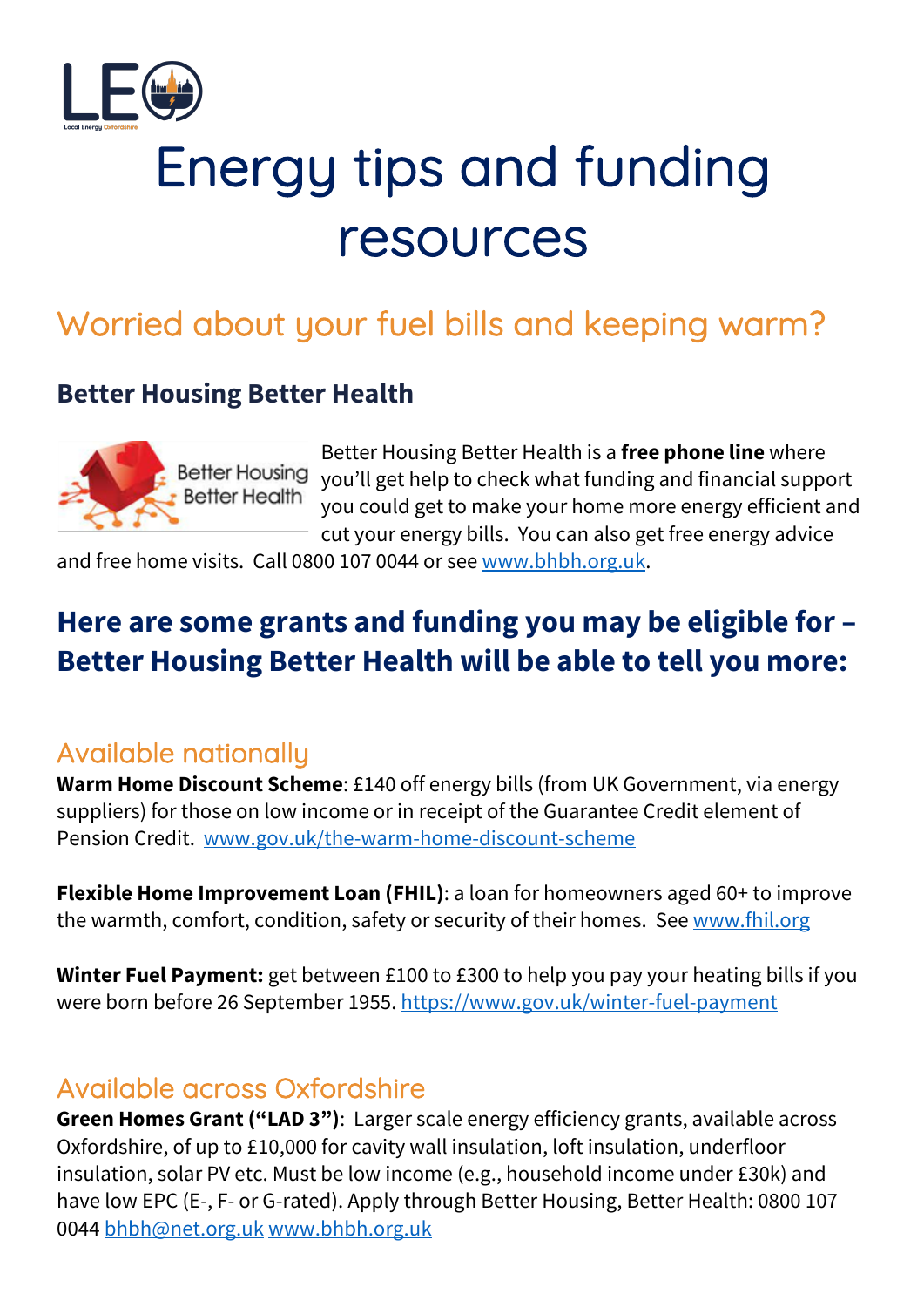

**Free Home Energy Visits**: For vulnerable households across Oxfordshire. A trained energy advisor will visit your home to provide personalised advice on your energy usage and will assess your property for grants listed on here. They will run through an assessment questionnaire to assess you for these and other onward support options. Available through Better Housing, Better Health: 0800 107 0044 bhbh@net.org.uk www.bhbh.org.uk

**Grants via Better Housing Better Health:** Grants of up to £2,500 for energy efficiency improvements in your home, for those eligible. You may be able to get a free or partfunded:

- Boiler replacement
- Loft or cavity wall insulation
- Small energy efficiency repairs such as radiator foil, draught proofing and LED bulbs (via LEAP project)

Contact Better Housing, Better Health: 0800 107 0044 bhbh@net.org.uk www.bhbh.org.uk

# For residents of Oxford City

**Essential Repair Grant:** a means tested grant, to help owner-occupiers on low incomes carry out essential repairs to their homes, up to the maximum value of £5,000. Residency 3+ years.

www.oxford.gov.uk/download/downloads/id/4044/repairs\_and\_assistance\_leaflet.pdf

**Winter Warmth Grant:** discounted insulation and boiler installations for vulnerable owner occupiers who can't afford to pay or those on certain benefits. www.oxford.gov.uk/info/20115/home\_improvement\_agency/1194/winter\_warmth\_grant

**Small repairs service:** low-cost repairs covering small plumbing, electrical and basic household repairs such as thermostatic radiator valves, lagging pipework, hot-water cylinder insulation and draught exclusion for homeowners and private tenants who are aged 55+, suffering from a long-term health condition or who are registered disabled. www.oxford.gov.uk/downloads/file/4045/small\_repairs\_service\_leaflet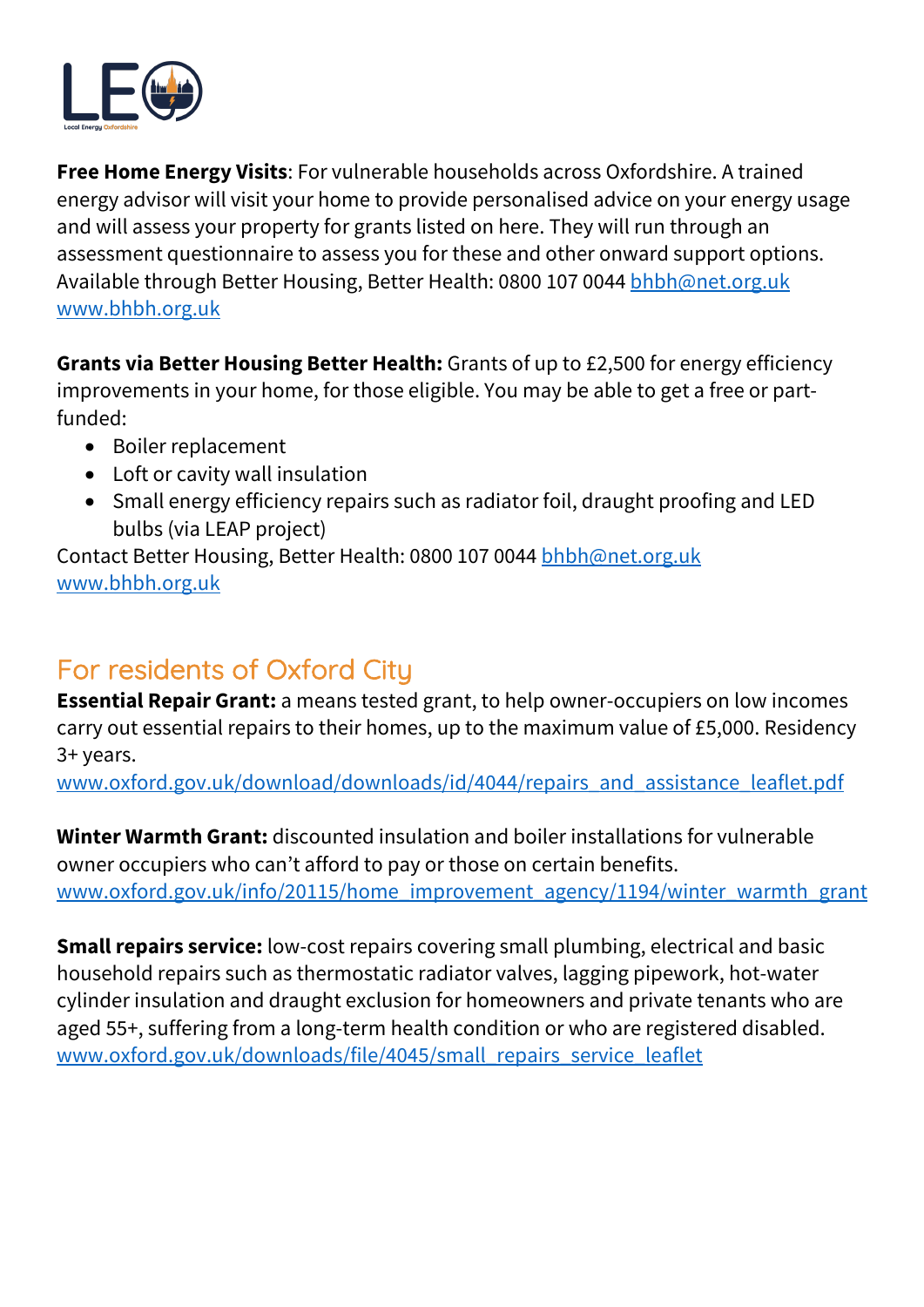

# **With energy bills rocketing & the climate in crisis, here are 5 top energy-busting tips to help you save money & cut emissions**

**Keep your hot water hot.** If you have a hot water tank, make sure it is insulated; it is easy and cheap to fit a hot water tank jacket if it isn't.

**Don't overheat your home.** Keep your thermostat around 18-21 degrees. Turn the heating off overnight and when you're out, and put on a jumper if you're cold.

**Save on lighting.** Replace old light bulbs with LED bulbs and get into turning lights off when you leave the room.

**Ditch the dryer.** Use a washing line to dry clothes outside when you can. If you have to dry things inside, use a rack, not the radiators; put the rack in a room near an open window with the door to the rest of your space closed.

**Stop your home leaking heat.** Stick reflective panels or foil behind your radiators to reflect heat back into the room.

#### Services to support you

**Better Housing Better Health**: a free one-stop-shop for services, advice, and grants. Support line 0800 107 0044, www.bhbh.org.uk

**LEAP**: free energy and money saving service, with visits for those on a wide range of benefits/low income/health conditions. Benefits include child benefit, meaning any household with a child under 16 is eligible. https://applyforleap.org.uk

#### Other affordable options for all

- **Check you're on the right energy tariff.** If it's not a good time to switch, you can still look into your options. And if you're on an **Economy 7 meter**, use large appliances (like washing machines, dishwashers) at night when you'll pay less – but when you're awake, to reduce the risk of fire. See: www.cse.org.uk/advice/adviceand-support/economy-7
- **Learn how your heating works.** Use timers and thermostats; turn down the flow temperature on combi boilers. See:

http://energysavingtrust.org.uk/advice/thermostats-and-heating-controls/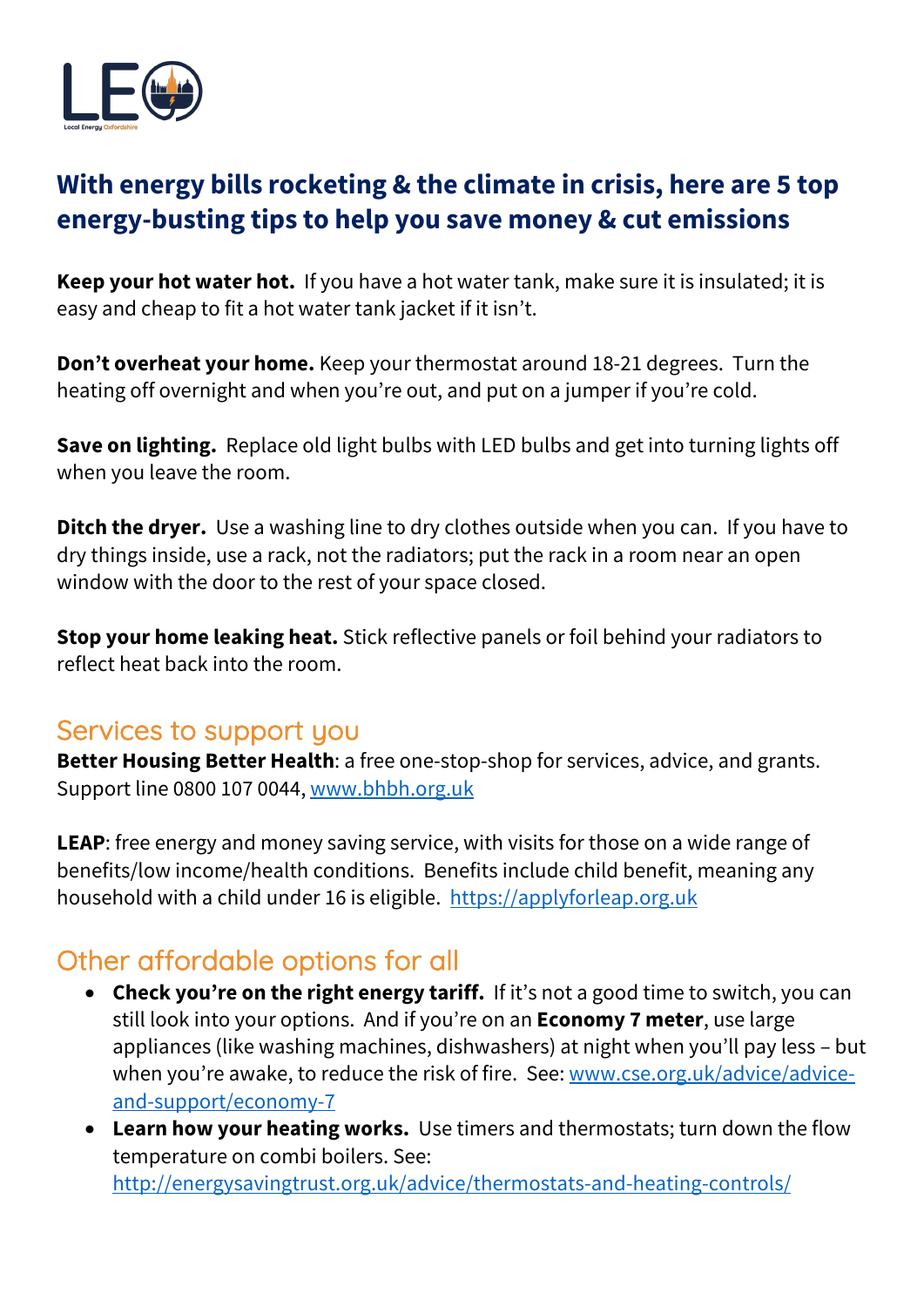

- **Insulate hot water pipes** where they are exposed, in unheated spaces like the loft or under the floor.
- **Bleed radiators** to get rid of air in them after the summer find 'how to' guides online.
- **Avoid standby: turn things off at the plug**. Remote-controlled or cheap timer 'standby plugs' which switch appliances off properly are available online. According to the Centre for Sustainable Energy, 'a typical household could save between £50 and £90 a year just by remembering to turn off appliances left on standby'.
- **Add another layer to single glazed windows.** If you can't afford to replace with double glazing, buy plastic window film to attach on the inside.
- **Check your fridge.** Make sure it is set between 3 and 5 degrees. Defrost freezers regularly.
- **Make the most of natural light.** Allow as much daylight into your home as you can to avoid using electric lights, but…
- **… close curtains at night to keep heat in**. Heavy curtains over doors also help in winter.
- **Use washing machines and dishwashers well.** Wash at 30 degrees and avoid small loads: washing machines and dishwashers are most efficient when full.
- **Speed up your morning wash.** Electric showers use energy, so take short showers. Get a water saving shower head.
- **Reduce draughts.** Draught-excluders stop heat escaping through cracks, but be aware air needs to circulate. Read about options: https://energysavingtrust.org.uk/advice/draught-proofing/
- **Got a chimney?** Block it with a draft excluder to stop losing heat from inside; different sizes areavailable online and from DIY shops for around £15 – or stick an old cushion/bin bag filled with newspaper up instead. Just remember to take it out before having a fire!
- **Carpet a cold floor or get some rugs.** If you can't insulate your floor, get carpets or rugs to help keep heat in. Pick up cheap/free rugs at swap shops and charity shops.
- **Get a warmer duvet for the winter**, so you can stop heating overnight.
- **Consider getting a slow cooker.** Much cheaper to run than an electric oven.

#### 'Bigger' actions for the right moment

- **Insulate loft/roof, walls, floors.** A quarter of household heat is lost through badly insulated lofts & roofs, and a third through uninsulated walls. It costs to insulate, but there are often grants to help, and you'll make the money back in a few years.
- **Double or triple glaze all windows.**